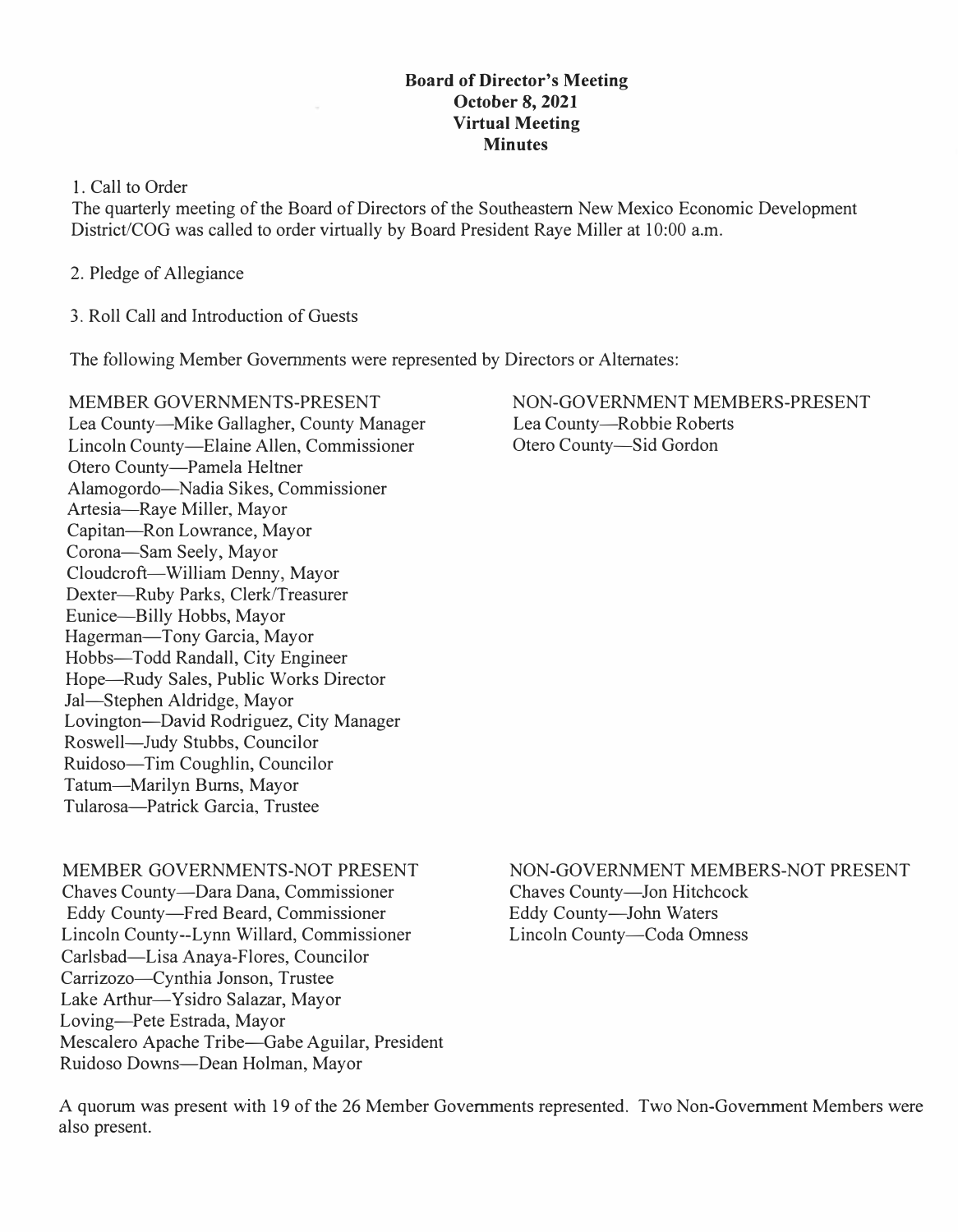GUESTS AND VISITORS PRESENT Barbara Garcia Lisa Dunlap, Roswell Daily Record Stephanie Bason, Clerk/Treasurer Sheila Baker Scott Bucher, SBDC Director Kevin Maevers, Community Development Director

SNMEDD/COG STAFF PRESENT Dora Batista, Executive Director Mary Ann Burr, SERPTO Program Manager Pansy Moffitt, Office/Finance Administrator Paul Pappas, Project Coordinator Kristina Casaus, Administrative Assistant Hubert Quintana, Consultant Debi Lee, EDA CARES ACT Consultant

- 4. Approve Virtual Meeting Agenda for October 8, 2021: Patrick Garcia made a motion to approve the agenda and Tony Garcia seconded. Motion carried.
- 5. Guest Speaker-Jennifer Jackson, Pivotal New Mexico Rural Infrastructure Needs Study 2021. Jennifer Jackson is the Program Manager and Grant Writer for Pivotal New Mexico is a non-profit organization that focuses on capacity building and technical support. They have been hired by the Legislative Council Service to research New Mexico's rural critical infrastructure needs in four areas: broadband, electric, and water and sewer.

A Rural Infrastructure Needs Study handout was sent to each Board Member and is available if requested.

It is a demographic analysis, looking at census tracks, which areas are most underserved, providing a profile of what those statistics look like.

Pivotal New Mexico is partnering with the University of New Mexico's Bureau of Business and Economic Research (BBER), Bohannon Huston, Inc. (BHI) and The Grant Plant (TGP). They are undertaking a comprehensive study of New Mexico's rural infrastructure. The team encompasses broad and relevant competencies for this multi-faceted project. Their experiences range from engineering design and costing for infrastructure projects to identifying funding and developing sustainability plans to research and policy advisement. The Pivotal team has experience with designing and executing complex projects, conducting in-depth funding research, developing plans to sustain projects and drafting recommendations for policy and practices. BBER provides well-regarded data and policy analysis competencies. BHI provides support and ensures that estimates and recommendations are feasible and rooted in experience designing and constructing major infrastructure projects across the state. TGP is a state leader in finding and securing funding for public entities and nonprofits.

The goal of this report is to help develop strategies to provide New Mexico with reliable running water, electricity, and broadband in underserved areas by 2030 and is due in December 2021.

The Legislative Council Services will use the recommendations in the report to craft policy, and make legislative decisions for the next number of years.

The final project scope of work will contain six chapters covering the following:

1. Demographic information relating to infrastructure needs in New Mexico such as tables and maps showing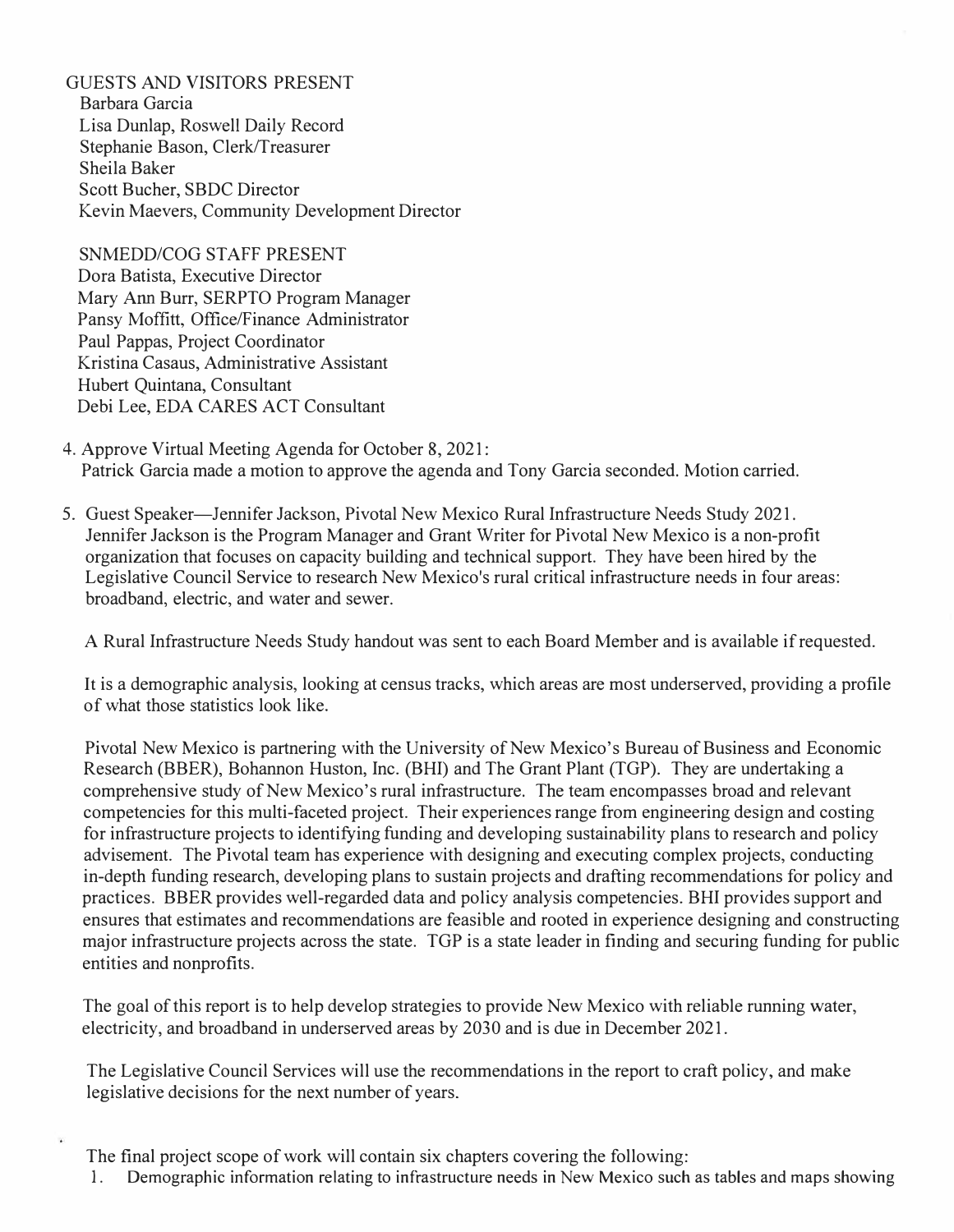their needs at the county level with census tract-level information on highest need rural areas including basic demographic profiles.

- 2. Policies and best practices of other states that have succeeded in improving infrastructure through research and interviews with state and industry leaders. This will illustrate best practices on how other states are closing their infrastructure gaps by using creative partnership models and innovative funding. This will consist of three areas of information: I. Initiatives for infrastructure development undertaken by other states: 2. Strategies and practices employed by other states and their successes and failures; 3. Qualitative data obtained through interviews of policy makers and administrators.
- 3. Estimated costs to achieve basic infrastructure because each community has its own unique needs. This will include various scenarios and estimated cost ranges.
- 4. Cataloguing financial opportunities. A preview of funding resources containing the Interim Report with a more robust database of public and private loans and contracts, loans, and other funding mechanisms to be presented in the Final Report.
- 5. Affordability analysis of infrastructure investments and impact on costs to consumers by building a new infrastructure and ensuring that the residents can afford the service. The final report will analyze existing programs that New Mexico could utilize more widely to decrease utilities costs as well as more recommendations on ways to assist consumers.
- 6. Recommendations and action steps to tie together all research and findings. The final report will offer strategies for being more effective at fully infrastructure projects and related policy recommendations to assist the state's closing of infrastructure gaps by 2030.
- 6. Approve Minutes of July 9, 2021:

Mayor Miller pointed out two typing errors on pages  $6 \& 7$ . These items have been corrected. Tony Garcia made a motion to approve minutes seconded by Nadia Sikes. Motion carried.

7. Review and Accept Financial Report and Budget Adjustments: A copy of the budget was sent out with the Board Packet. Our revenues are at 28% of our budget for the first quarter. We are at 20% of expenses.

With the EDA CARES ACT we have been able to put a little into our savings account due to the fact that we have been able to charge some of our expenses to the ACT.

A motion was made to approve the financials. Sam Seely made a motion and Tony Garcia made a second. Motion carried.

8. Appoint Nominating Committee to Develop the 2022 Slate of Board Officers:

The Nominating Committee consists of the executive committee. A representative from each county serves on the Nominating Committee. The Committee will meet in late November or early December. Mrs. Batista asked for any volunteers who would like to serve on the committee to let her know, or if anyone would like to hold an office.

9. Program and Activity Reports:

### **Dora Batista-District Activity Report:**

The staff summary report was included in the Board packet and is the format in which we have to report to DFA.

CDBG application presentations will be held on October  $14<sup>th</sup>$  virtually. We have submitted 4 applications Carrizozo, Lake Arthur, Hobbs, and Eddy County. Many of the 2018 and 19 Grants are in the process of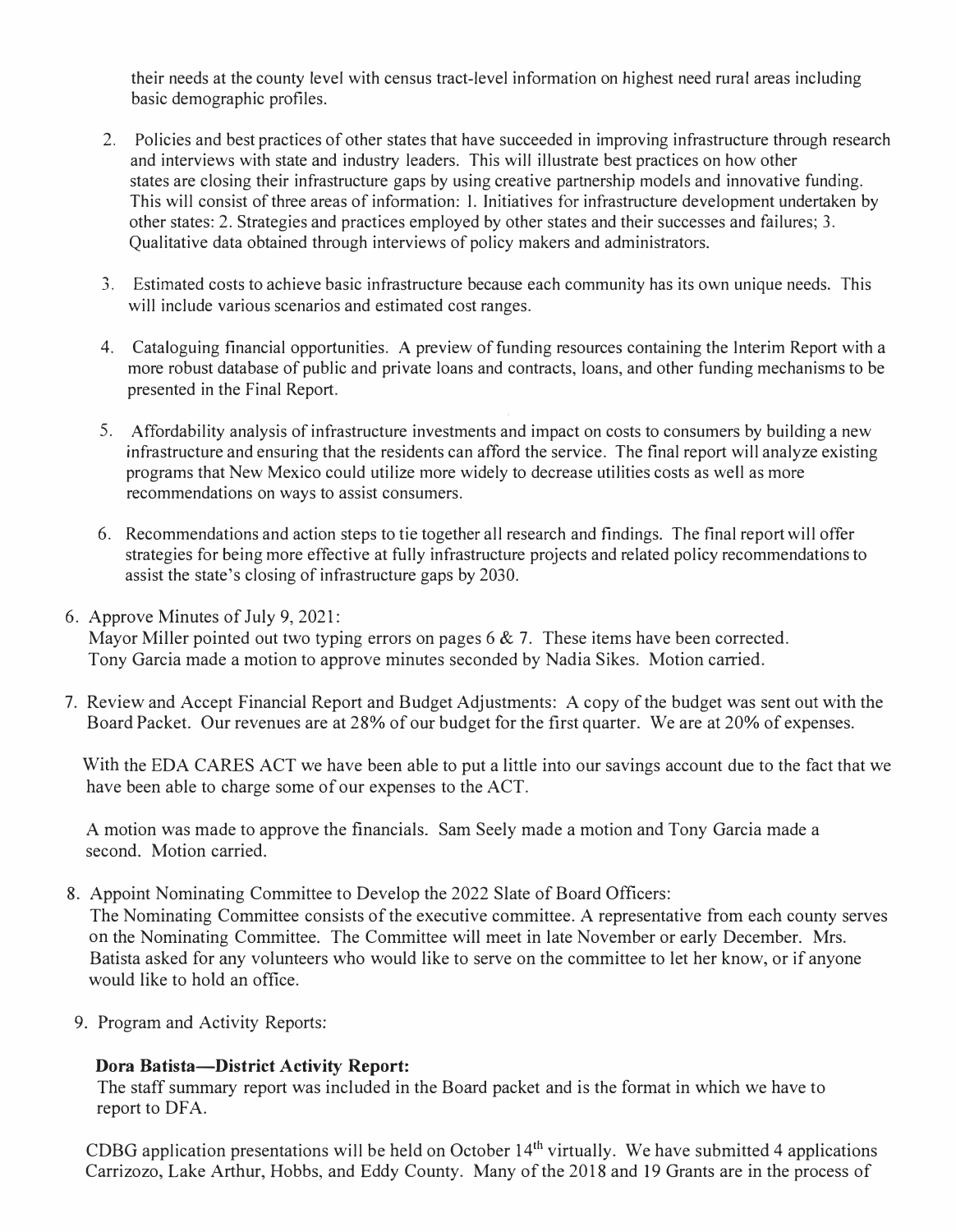closing right now. Mrs. Batista anticipates that we should have approximately 8 to 10 applications next year. She suggested that if anyone of the applicants who currently don't have a CDBG project or will be closed out by February 2022 to start doing their public hearings. If you need any assistance, please contact Dora or Paul at the office. We will try to 3 to 4 for each city. That will be approximately 40 hearings so they need to be scattered out. It's mandatory that a pre-hearing and a post hearing is held.

We were contacted by DFA regarding COVID funds under CDBG. They can only be used in existing CDBG projects that were currently under construction and have been directly affected by COVID. Three municipalities applied. Overall statewide there were 21 requests totaling over \$7 million and they were all funded resulting in approximately \$363,488 for our District.

The Rural Task Force met on October 7, 2021. One of the questions asked was what would the COGs do if they were funded additional money? The majority said they would hire more staff. With additional staff members, we could reach out with more grant writing; more technical assistance; and we could create more reports that are of interest to members of the District. Currently the majority of the COGs have limited staff some with just 4 or 5 people.

This Rural Infrastructure Task Force in Jennifer Jackson's report can also make recommendations to the Legislature. We have been communicating with Mark Edwards with the Legislative Council and he has been asking the COGs to present that information. We did so in writing. Hopefully that will make it in one of the bills in the next session.

One of the reports we prepared for this meeting was the ICIP need of the region. We asked each of you for your recently submitted top 5 priorities. Paul put them into a spreadsheet.

| <b>THIS YEAR 2023-2027</b> |                             | <b>LAST YEAR</b> |
|----------------------------|-----------------------------|------------------|
| 33%                        | <b>Facility requests</b>    | 30%              |
| 23%                        | <b>Roads/Bridges</b>        | 27%              |
| 20%                        | Equipment                   | 12%              |
| 17%                        | <b>Water Projects</b>       | 16%              |
| 13%                        | <b>Waste Water Projects</b> | 10%              |
| 3%                         | <b>Water Rights</b>         | $1\%$            |
| $1\%$                      | <b>Utility Improvements</b> | $1\%$            |
| 3%                         | Other                       | 3%               |

What Ms. Batista thought was interesting was:

She was surprised that it was facilities two years in a row, so she had Paul track exactly what type of facility requests were requested: We considered facilities to be buildings that housed people or things and parks/monuments. 23% were emergency services building renovations or new buildings: police station and fire station improvements; dispatch facilities; and 1 detention center upgrade; 23% were City Hall or courthouse improvements; administration building improvements; 23% were outdoor or park venues improvements; 18% were new buildings for equipment; warehouse; animal shelters; community housing; and 13% were for memorials/museums; historic monuments; and libraries.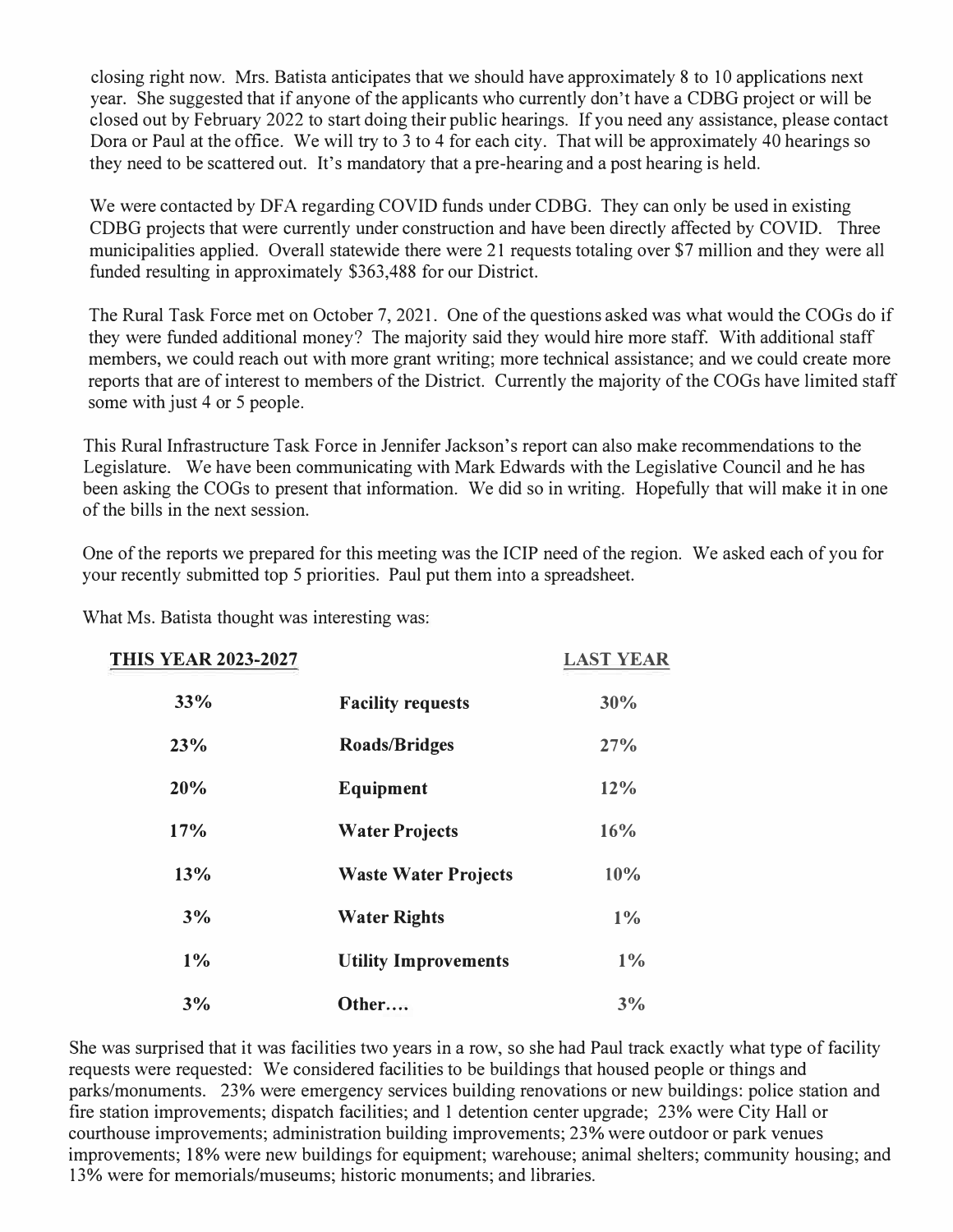The Capital Outlay process will be similar to last year's, all requests will be online. The deadline is January 13, 2022. The site will open October 13, 2021. But, we do need the requests in our office before so that we can prepare the legislator's books for review at the hearings.

The Capital Outlay Hearings dates have been set. This will give you the opportunity to present your projects to the Legislators and for them to ask questions.

The State Workforce Board is meeting on October 8, 2021 for community input sessions concerning the redistricting or the re-organizing of the regions under the Workforce Act. Hand outs were sent out explaining the redistricting. If you did not receive one and are interested, please contact Dora and one will be sent out.

They explained why they are looking at redistricting areas. Based on the information presented at the sessions, the Governor may review a local area and local designations. She may evaluate at any time if that area is meeting the performance goals or the performance requirements that were assigned and to see if they are spending the money down or if they are meeting the goals set forth.

The local designated area must be reviewed before submitting the state plan every four years.

At this time there are four boards, North, Northern Central, South Western, and Eastern Area Workforce Board. All of the SNMEDD's counties are in the Eastern Area.

They have been reviewing the performance for the past several years. The figures show that there's little to no growth. The total number of job seekers that have been served, or successfully placed participants, or the businesses that have been served are in their figures.

The statistics are in the reports compare to similar states, like Kansas, Iowa, Oklahoma, and Oregon. Those states are serving more people with less money than New Mexico gets, so there's some kind of big disparity there, and they're not really sure why.

Those failures in many of the areas that were looked at are adult employment, dislocated worker, employment and youth employment. It breaks down each region and shows where the exact breakdown was.

The northern area was really bad. Our eastern area met or exceeded about eight measures and failed, or so they have the graphs which show that statewide there was ineffective spending practices federal review had findings of the northern board and southwestern board. Low levels of performance costs were questions and fiscal compliance issues. The State Workforce Board, who has jurisdiction over the local boards, decided to do a subcommittee and they have researched all of this. This is why they're looking at re-designating them.

The two models that they have are the Rio Grande, a corridor that runs from Santa Fe, Albuquerque and keeps going straight down to Las Cruces and they would call that the Urban area. The other areas are the rural area.

The pros and cons would be how much it would cost per participant.

One of the other handouts is on the e-mail that was sent out is a position taken by the Eastern Area Workforce Board. They feel there's inequity with funding in the rural areas. They question the data that's being reported, and they have concerns about the impact on rural communities.

There's a lot of material that needs to be looked at. Ms. Batista asked that the report be read because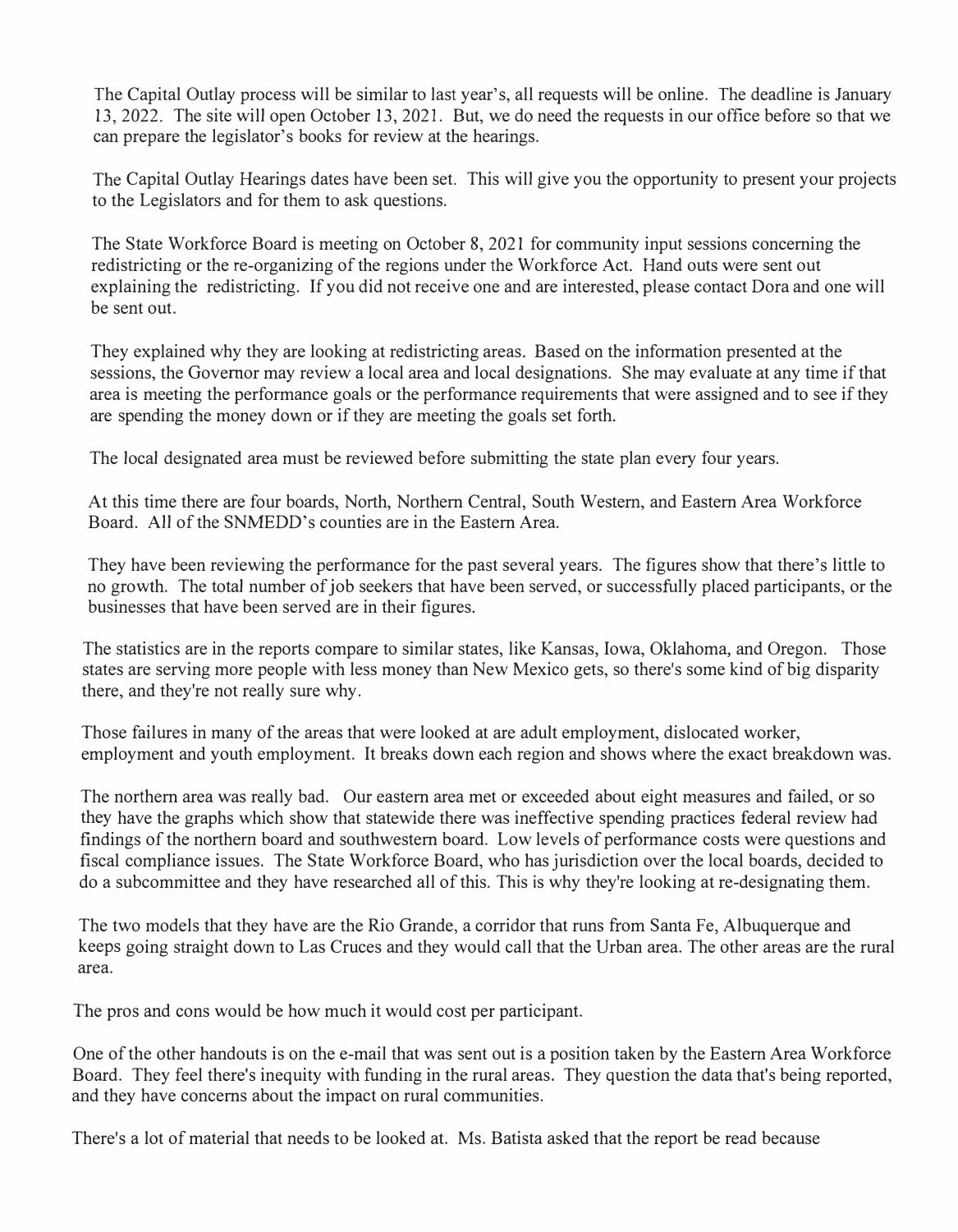ultimately the chief elected officials are going to be responsible. They referred to the county leaders, but they keep talking about our chief elected officials would still be responsible for the boards. So, it'll either be county or a chief selected, or a combination of both.

In the back of the handouts there's contact information where you can ask your questions to the Deputy Secretary or the State Workforce, Board Chair. The communities need to be informed, especially when they're going to have a say in it when it's all said and done.

## **Mary Ann Burr-SERTPO:**

Ms. Burr spoke to the status of the comprehensive plans. Some of the grants have closed or are about to enter the close-out process with the exception of Dexter, which is a newer grant. Dexter expects to select a Planner in the upcoming week. She continued by speaking to safety educational outreach to the youth with the distribution of "Buckle Up for Safety" and "Practicing Bike Safety" coloring book/crayon fun packs to Lovington Schools, Lovington Main Street and Town of Tatum. Distribution to Town Halls and communities will continue.

SER TPO met during the month of September and had two good presentations, one on the NMDOT Highway Safety Program and the other on the NMDOT Traffic Data Program. The traffic data presentation included a demonstration of how the public may access the MS2 traffic data link, where annualized 2020 AADTs are available. The link and related information was forwarded to SERTPO representatives but is also available to anyone that is interested. Discussions included the possibility of combining the two SER TPO committees into one committee, and SER TPO has formed a subcommittee. The next meeting is planned for the month of November for public transit prioritization at the Roswell Convention Center.

## **Paul Pappas-Project Coordinator:**

The CDB applications are finalized and submitted to DFA. The applications this year were Eddy County, Carrizozo, and Lake Arthur. We also assisted Hobbs with their applications. Hearings are set for October 14th 2021. Hopefully all the projects will be funded. Once they are funded Mr. Pappas will be working with Ms. Batista to see projects through completion.

Mr. Pappas worked and visited the close out inspections for Corona, Jal and Hope. Close out hearings are scheduled for October 13<sup>th</sup>, 2021 for Chaves County, Lincoln County, Corona, and Jal.

He has been actively attending construction project meetings with the New Senior Center Project and Carlsbad.

Other new construction includes a new Senior Center expansion in Cloudcroft.

He has been virtually attending project meetings with polishing pond project in Loving.

I've also been tasked with the doing a little small project for the Department of Tourism involving some of the ICIP.

Mr. Pappas participated with Dora, Debi, Hubert, Mary Ann, and Dr. Patrick with the District's Recovery Team, meeting the week of September 27, 2021.

## **Hubert Quintana-Consultant Report:**

A note and invitation was sent out to remind everyone about the virtual meetings we are conducting for the Capital Outlay vetting process with our legislators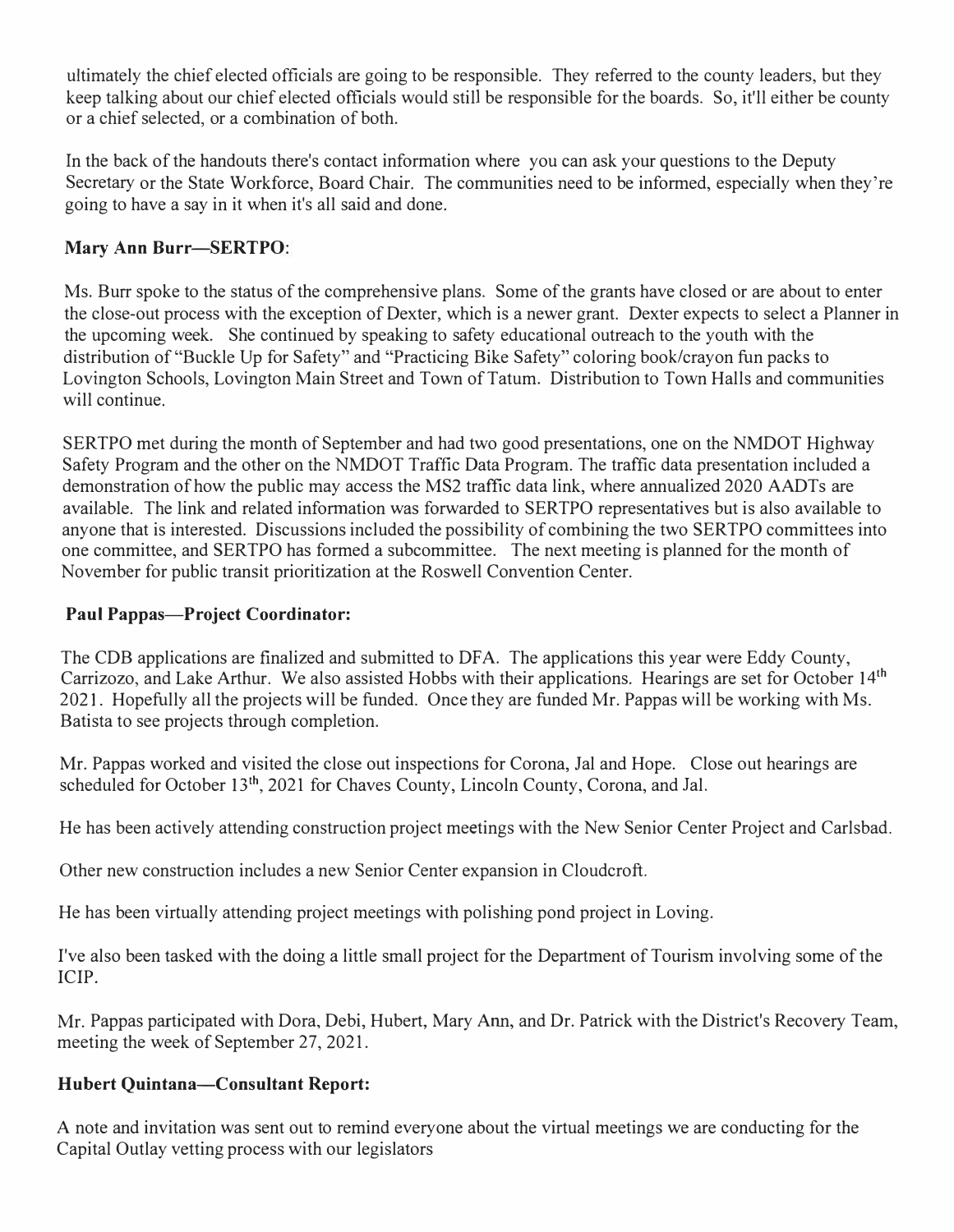The applications for Capital Outlay request forms became available October 7, 2021. We have requested the forms be turned in to our office by October 20, 2021 so that we can put the legislator's books together. We are hoping to get the books to the legislators by November the  $10<sup>th</sup>$  so that we can begin the hearings.

The first hearing for Chaves County on the 18th of November, Eddy County on the 23rd of November. Lincoln County on the 30th of November. Lea County on December  $2<sup>nd</sup>$ , and Otero County on December  $8<sup>th</sup>$  2021. We'll work with you to try and get those things done.

He reminded our communities requesting Capital Outlay funds to be reasonable on their requests.

The Capital Outlay money is divided into thirds, one third to the Governor, one third, to the House and one third to the Senate. Then it's divided by the number of seats in both the House and the Senate.

If you have a great big project it's going to need help beyond what the legislators can provide. There's also a checkpoint in the application that you can ask the Governor for assistance with your project. He encouraged that box be checked if there is a large project.

The good news the week of September  $27<sup>th</sup>$  is an EDA Cares application was submitted to the EDA by the City of Roswell for two point eight million dollars to do rehab work for an addition to hanger 84 also referred to as the "doghouse". The addition to the exterior B the hangar building will make it possible for larger airplanes to be serviced there.

It is our understanding is that once we add this doghouse to hanger 84, it will be able to handle the largest of the larger carriers that are available to use in the world such as the air bus 777. All of those planes will now fit into a hanger here in Roswell so that repairs, service, and maintenance work can be done to the aircraft. In addition, they're going to be adding some tarmac. There's enough room to bring in those great Big Monster airplanes and turn them so they can get into the hangar.

This application was submitted about 14 months ago, through the CARES Program, and we're just now getting word that the project will be funded.

We're doing a similar project that we've been on, for almost a year, as well, with the City of Jal, the Jal Hospital District, and Leaco. We are hoping to expand broadband service from Hobbs to Monument down to Eunice and finally over to Jal. It will be a great addition to provide much better internet service. Up to this point internet service has been by satellite and this creates problems when we have inclement weather. We are hoping EDA will fund the project. They seem to have a lot of interest in the project.

The problem is that the project has to be owned, operated, and maintained by the applicant. In this case, the applicant going to have to be Leaco, who is a private, non for-profit corporation. They're eligible under EDA rules to get the money but the problem is the city of Jal, and the Jal Hospital District, are willing and have already budgeted to put in the match about one point six million dollars, so we're almost there. The problem is the Anti Donation Clause. The City of Jal and the Hospital District put money into LEACO to make this happen.

Mr. Quintana understood that couple of years ago or so, LEACO was able to work on that deal with EDC of Lea County and the county funneled money above 400 grand for a similar broadband program in northern part of the county. If possible, we would like to get a copy of the MOU

A PBR is done, cost estimates are done and we have the route, the survey of all the poles in the area we will be using that we know will stand up. We have an idea of where the service lines are going to be in the communities. Some are going to be in alleys and streets.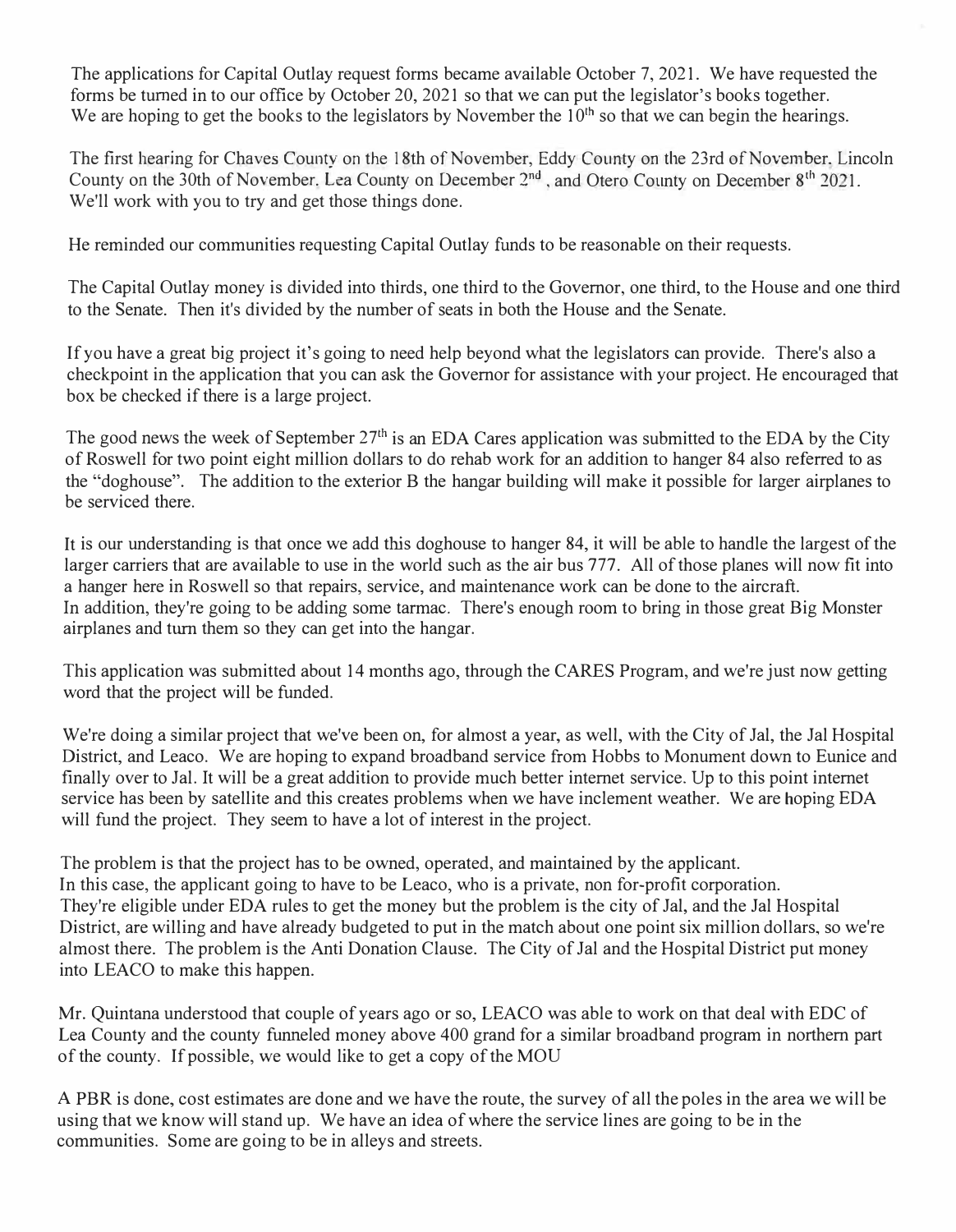Mr. Quintana participated in the Legislative Rural Economic Task Force. He explained to the Taskforce that the reason that many grants will be left on the table is because the small communities like Lake Arthur, Dexter, and Corona can't come up with the match and most of them have already reached their loan capacity as well so they can't borrow money, and they don't have money revenue from the General Revenue Budget. They are living on Small Cities Assistance therefore, it is hard to come up with 5% or 10% match. In some cases, we've had some communities ask for a loan from an MFA to be able to meet their match requirement. So now instead of having that 10% loan part of the grant, they now have a 20% loan.

Before the meeting was over several members of the group who sit on the, the finance Committee, went off into a comer to see how they can come up with some kind of bond that would be available to small communities to meet their match. This would be a great assistance for small communities all over the state.

Another issue that was discussed was the lack of staff members to handle all the projects requested by the State.

We're trying to help our communities administer grants, why do we have to check to see whether an employee being paid out with CDBG grant or something is having their money garnished and how much of it is garnished. Also, why do we have to go out every time a new subcontractor shows up on a job site?

It's neither efficient nor feasible to be having to do that, and so if we can get additional staff people that can help it would very helpful.

The other thing we discussed was about water being a priority. We have a few of our communities that need water rights, new water wells, and some that need pipelines and distribution systems redone. Some also need transmission lines that need to be redone so we need to look at how that's going to be done.

Dora asserts her efforts to get the asset management plans in place and in order make sure that communities have them and are valuable tools and planning for taking care of our water problems.

We've got some communities that use heat lamps inside the well house to keep the pumps from freezing in the wintertime.

In the past 10 years this District has pulled down a quarter of all the CDBG money throughout the state.

### **Debi Lee-EDA CARES ACT Update:**

A copy of Ms. Lee's report was included in the Board Packet.

She reported that the good news is that Southeast New Mexico is recovering. She provided details from a variety of sources that was included in her report.

She is tracking the economic activity month by month, by City and County and verifies her information with the New Mexico Economic Development Quarterly Economic Report. The economic quarterly reports are by county and shows an economic review overall whereas her reports are by each entity. She reported that the oil and gas industry have 32,792 jobs in south-east New Mexico, and it produces a significant amount of revenue for the State's budget. Revenue from our region support New Mexico with \$2.8 B revenue and where \$1.4 B of that goes to education, with many dollars allocated to capital projects.

The retail industry continues to be the majority revenue source coming in through gross receipts taxes. The numbers in the MTGR show how many of the communities are doing well. The arts and entertainment industry had the greatest decline, but the mining, oil and gas industry actually saw the greatest negative impact of \$766 M which is a 3 7% decline from last year to this year. Lea County did see an increase in the last quarter and their economy is still being supported strongly by the oil and gas Industry as is the same for Eddy County. Oil &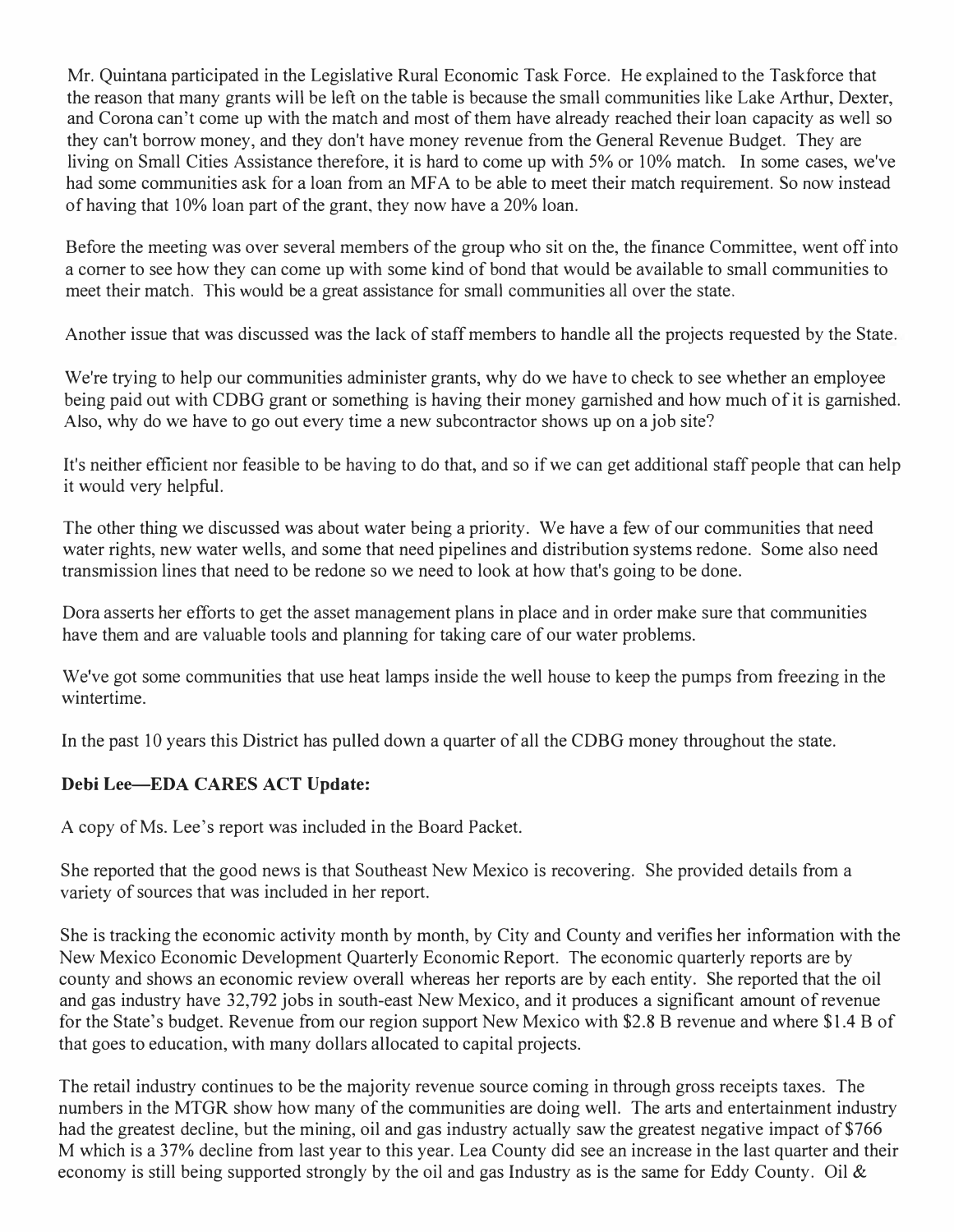Gas -Mining is a significant contributor to the state of New Mexico and it's important that SRl include this in the State plan.

Southeastern New Mexico is economically driven by five industries which are: 1) Agriculture, which is your food processing and technology, 2) Transportation and logistics, 3) Energy, (fossil and renewables), 4) Defense and security, and 5) Arts and entertainment, recreation, and tourism. What is interesting about that is 32,792 jobs come out of the energy sector, Transportation has 4783 jobs while Defense is the second highest with 6,566 overall. She stated that 64.8% of all the jobs in the State are coming out of our southeast region.

Eddy County's unemployment right now is 5.65% where previously it was 12%, Lea County is at 8.6% and their highest was at 16.6%. Chaves is at 6.3%, and their highest was 13.1%. Otero is at 6.1%, and in July they were at 12.7%. Lincoln County is at 5.6%, and in July of 2020, they were at 11%.

She reported that the next Economic Recovery Team meeting will be October 19, 2021.

She also reported that the business finance finder website https://edd.newmexico.gov/businessdevelopment/edd-programs was created to help businesses connect to capital funding. She has had calls from businesses in our region trying to stay open but also looking to possibly expand.

Ms. Lee reported that the Purdue University Industry Cluster Analysis, discussed in the last meeting was included in the Board Packet. This information is a very critical document if you are serious about working on economic development opportunities in your community. This analysis provides details on the five economic industries that drive our District.

She stated that five focus group meetings are scheduled, one in each county and they plan to discuss the Industry Cluster Analysis. Eddy and Lea Counties have already met and discussed Energy and on October 18, we will be in Lincoln County and concentrate on the arts, entertainment, recreation, and tourism. We will then travel to Otero County and meet in Alamogordo where the focus will be defense and security along with agriculture. The final focus group meeting will be Chaves County where we will discuss on agriculture and transportation. We will include tourism, arts and entertainment since Roswell has a lot of tourism in their community.

A request was made in the first focus group meeting of Lea and Eddy, to break out fossil from renewable in the Energy Industry Cluster Analysis. All the cluster analyses represent the region which is the SNMEDD boundaries. Participants in the focus groups are asking to have that information broken down by County and Dora has approved us to have Purdue University complete that task. We will have that information to present to each County.

The first summary report from all the focus group meetings has been drafted and it has been sent to the participants for their review. We are asking that they submit their top three priorities, identifying resources and strategies. November 16, 2021, we will be combining all of the focus groups so the participants can present their top priorities to be included in the summary reports. Then we can move into SMART goals and action plans which will be used in the Recovery Resilience Plan. Additional information that we have commissioned includes job creation and income growth impact reports and is being prepared by NMSU. This will tell what job creation and income growth opportunities are possible and will support the SMART goals. This is the piece that really helps you as a community plan for economic growth and sustainability.

Collectively Dr. Patrick and Debi Lee will begin to draft the plan and will present it to the Board of Directors for their consideration prior to the due date in June 2022.

The goal is to provide a plan that's useful, and that will benefit for community's plan for economic growth and be sustainability. This information can also be used if you're writing grants.